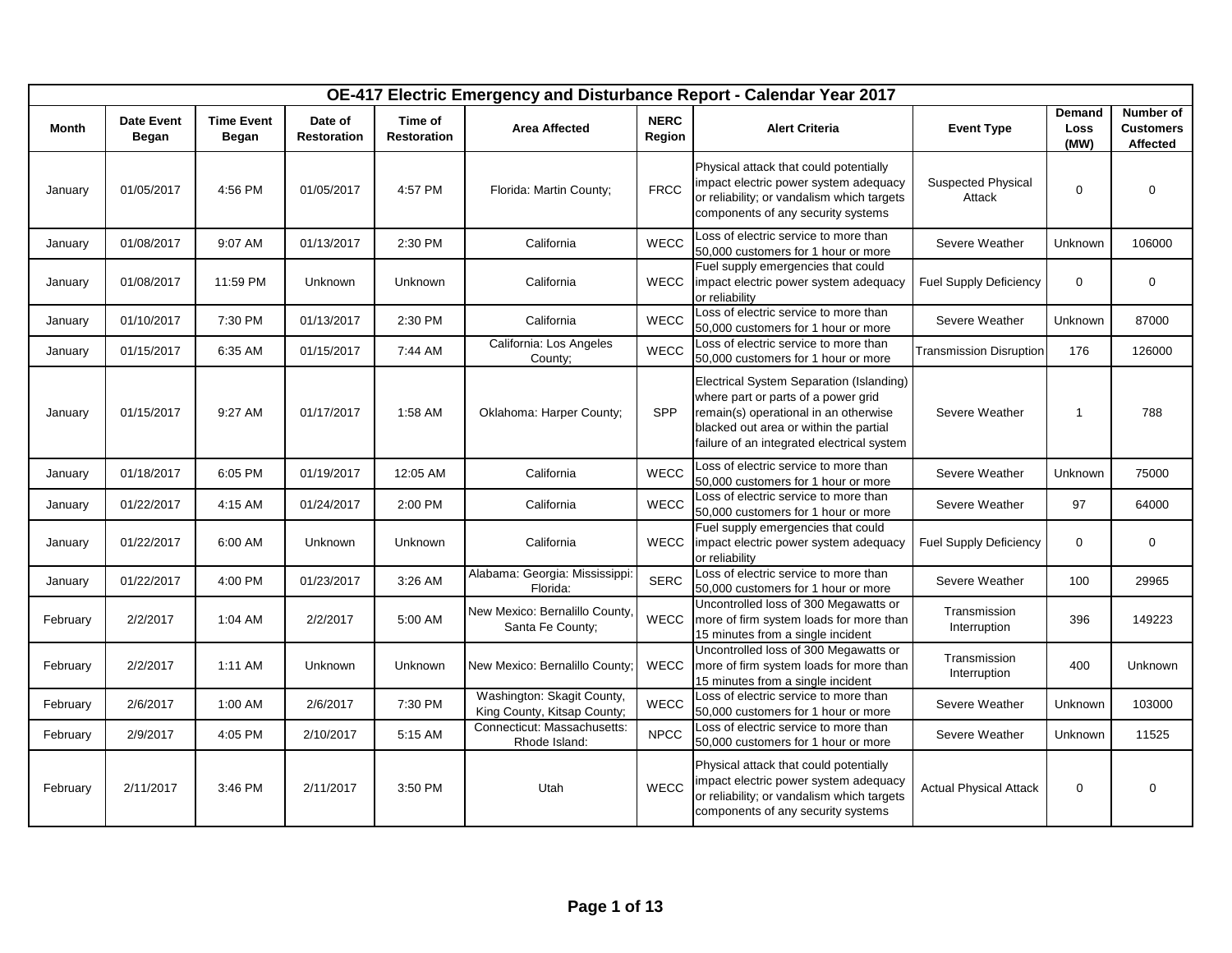|              |                            |                            |                               |                               |                                                                                                                                                                            |                       | OE-417 Electric Emergency and Disturbance Report - Calendar Year 2017                                                                                               |                                                |                        |                                           |
|--------------|----------------------------|----------------------------|-------------------------------|-------------------------------|----------------------------------------------------------------------------------------------------------------------------------------------------------------------------|-----------------------|---------------------------------------------------------------------------------------------------------------------------------------------------------------------|------------------------------------------------|------------------------|-------------------------------------------|
| <b>Month</b> | <b>Date Event</b><br>Began | <b>Time Event</b><br>Began | Date of<br><b>Restoration</b> | Time of<br><b>Restoration</b> | <b>Area Affected</b>                                                                                                                                                       | <b>NERC</b><br>Region | <b>Alert Criteria</b>                                                                                                                                               | <b>Event Type</b>                              | Demand<br>Loss<br>(MW) | Number of<br><b>Customers</b><br>Affected |
| February     | 2/13/2017                  | 1:00 PM                    | 2/15/2017                     | 1:35 PM                       | North Carolina: Union County;                                                                                                                                              | <b>SERC</b>           | Physical attack that could potentially<br>impact electric power system adequacy<br>or reliability; or vandalism which targets<br>components of any security systems | Vandalism                                      | $\mathbf{0}$           | $\mathbf 0$                               |
| February     | 2/17/2017                  | 1:00 PM                    | 2/17/2017                     | 1:15 PM                       | Nevada: Clark County;                                                                                                                                                      | <b>WECC</b>           | Physical attack that could potentially<br>impact electric power system adequacy<br>or reliability; or vandalism which targets<br>components of any security systems | Vandalism                                      | 0                      | $\mathbf 0$                               |
| February     | 2/17/2017                  | 3:00 PM                    | 2/20/2017                     | 11:00 AM                      | California: Los Angeles<br>County;                                                                                                                                         | <b>WECC</b>           | Loss of electric service to more than<br>50,000 customers for 1 hour or more                                                                                        | Severe Weather                                 | Unknown                | 111591                                    |
| February     | 2/17/2017                  | 8:09 AM                    | 2/22/2017                     | 7:30 PM                       | California                                                                                                                                                                 | <b>WECC</b>           | Loss of electric service to more than<br>50,000 customers for 1 hour or more                                                                                        | Severe Weather                                 | 254                    | 169250                                    |
| February     | 2/17/2017                  | 4:32 AM                    | 2/17/2017                     | 5:02 AM                       | Missouri: Arkansas: Oklahoma:<br>Texas:                                                                                                                                    | SPP                   | Cyber event that could potentially<br>impact electric power system adequacy<br>or reliability                                                                       | <b>System Operations</b>                       | $\mathbf 0$            | $\mathbf 0$                               |
| March        | 03/01/2017                 | 11:49 AM                   | 03/02/2017                    | 9:30 PM                       | Kentucky: West Virginia:                                                                                                                                                   | <b>RFC</b>            | Loss of electric service to more than<br>50,000 customers for 1 hour or more                                                                                        | Severe Weather                                 | Unknown                | 98575                                     |
| March        | 03/01/2017                 | 8:30 AM                    | 03/01/2017                    | 2:00 PM                       | Tennessee: Kentucky:                                                                                                                                                       | <b>SERC</b>           | Loss of electric service to more than<br>50,000 customers for 1 hour or more                                                                                        | Severe Weather                                 | Unknown                | 58000                                     |
| March        | 03/02/2017                 | 12:20 PM                   | 03/02/2017                    | 11:45 PM                      | Connecticut: Maine:<br>Massachusetts: New<br>Hampshire: Rhode Island:<br>Vermont:                                                                                          | <b>NPCC</b>           | Loss of electric service to more than<br>50,000 customers for 1 hour or more                                                                                        | Severe Weather                                 | Unknown                | 54316                                     |
| March        | 03/06/2017                 | 8:00 PM                    | 03/07/2017                    | 1:00 AM                       | Missouri: Jackson County,<br>Platte County, Cass County,<br>Lafayette County, Chariton<br>County, Carroll County, Clay<br>County, Johnson County;                          | <b>SERC</b>           | Loss of electric service to more than<br>50,000 customers for 1 hour or more                                                                                        | Severe Weather                                 | Unknown                | 97734                                     |
| March        | 03/08/2017                 | 11:30 AM                   | 03/08/2017                    | 7:52 PM                       | Ohio                                                                                                                                                                       | <b>RFC</b>            | Loss of electric service to more than<br>50,000 customers for 1 hour or more                                                                                        | Severe Weather                                 | Unknown                | 71012                                     |
| March        | 03/08/2017                 | 12:00 PM                   | 03/11/2017                    | 11:31 AM                      | Michigan                                                                                                                                                                   | <b>RFC</b>            | Loss of electric service to more than<br>50,000 customers for 1 hour or more                                                                                        | Severe Weather                                 | Unknown                | 800000                                    |
| March        | 03/08/2017                 | 9:30 AM                    | 03/11/2017                    | 5:00 AM                       | Michigan: Jackson County,<br>Calhoun County, Ingham<br>County, Hillsdale County,<br>Washtenaw County, Kent<br>County, Ottawa County,<br>Midland County, Saginaw<br>County; | <b>RFC</b>            | Loss of electric service to more than<br>50,000 customers for 1 hour or more                                                                                        | Severe Weather                                 | Unknown                | 343000                                    |
| March        | 03/08/2017                 | 1:30 PM                    | 03/08/2017                    | 4:30 PM                       | New York                                                                                                                                                                   | <b>NPCC</b>           | Loss of electric service to more than<br>50,000 customers for 1 hour or more                                                                                        | Severe<br>Weather/Transmission<br>Interruption | Unknown                | 106869                                    |
| March        | 03/08/2017                 | 3:33 PM                    | Unknown                       | Unknown                       | New York                                                                                                                                                                   | <b>NPCC</b>           | Loss of electric service to more than<br>50,000 customers for 1 hour or more                                                                                        | Severe Weather                                 | Unknown                | 50000                                     |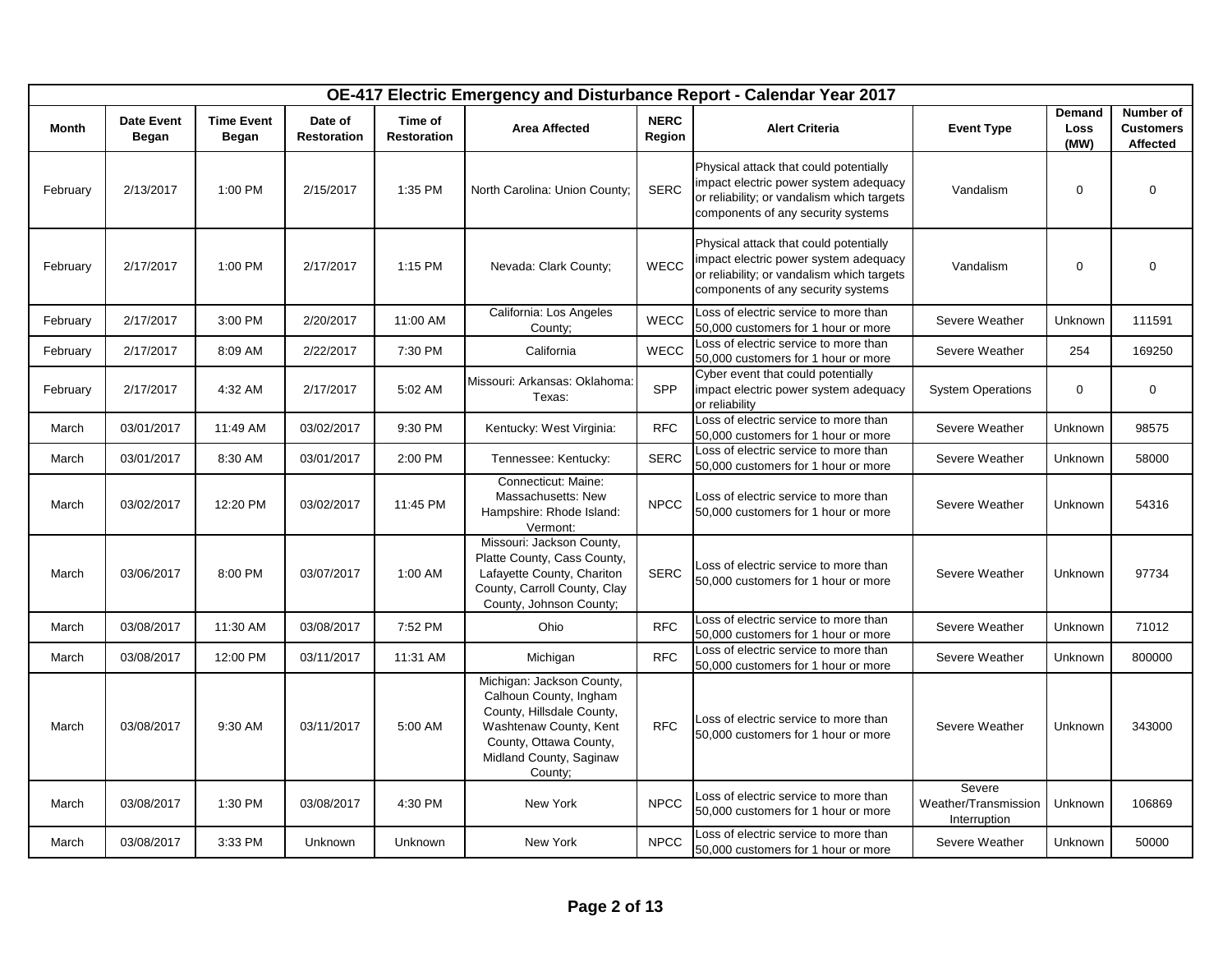|              |                            |                            |                               |                               |                                                                                    |                       | OE-417 Electric Emergency and Disturbance Report - Calendar Year 2017                                                                                               |                               |                        |                                           |
|--------------|----------------------------|----------------------------|-------------------------------|-------------------------------|------------------------------------------------------------------------------------|-----------------------|---------------------------------------------------------------------------------------------------------------------------------------------------------------------|-------------------------------|------------------------|-------------------------------------------|
| <b>Month</b> | <b>Date Event</b><br>Began | <b>Time Event</b><br>Began | Date of<br><b>Restoration</b> | Time of<br><b>Restoration</b> | <b>Area Affected</b>                                                               | <b>NERC</b><br>Region | <b>Alert Criteria</b>                                                                                                                                               | <b>Event Type</b>             | Demand<br>Loss<br>(MW) | Number of<br><b>Customers</b><br>Affected |
| March        | 03/12/2017                 | 9:56 AM                    | 03/12/2017                    | 11:20 AM                      | California: Imperial County;                                                       | <b>WECC</b>           | Physical attack that could potentially<br>impact electric power system adequacy<br>or reliability; or vandalism which targets<br>components of any security systems | Vandalism                     | $\Omega$               | 1                                         |
| March        | 03/14/2017                 | 12:32 PM                   | Unknown                       | Unknown                       | Connecticut: Massachusetts:<br>Rhode Island: New Hampshire:<br>Maine: Vermont:     | <b>NPCC</b>           | Loss of electric service to more than<br>50,000 customers for 1 hour or more                                                                                        | Severe Weather                | Unknown                | 69647                                     |
| March        | 03/21/2017                 | 8:00 PM                    | 03/22/2017                    | 9:15 AM                       | Georgia                                                                            | <b>SERC</b>           | oss of electric service to more than<br>50,000 customers for 1 hour or more                                                                                         | Severe Weather                | 857                    | 257000                                    |
| March        | 03/24/2017                 | 6:29 AM                    | 03/24/2017                    | 7:13 AM                       | Oregon: Clatsop County;                                                            | <b>WECC</b>           | Physical attack that could potentially<br>impact electric power system adequacy<br>or reliability; or vandalism which targets<br>components of any security systems | Sabotage                      | $\Omega$               | 0                                         |
| March        | 03/28/2017                 | 4:07 PM                    | 03/28/2017                    | 4:08 PM                       | Oregon: Josephine County;                                                          | <b>WECC</b>           | Physical attack that could potentially<br>impact electric power system adequacy<br>or reliability; or vandalism which targets<br>components of any security systems | <b>Suspicious Activity</b>    | $\Omega$               | 0                                         |
| March        | 03/29/2017                 | 3:30 AM                    | 03/31/2017                    | 6:00 AM                       | Texas                                                                              | <b>TRE</b>            | Loss of electric service to more than<br>50,000 customers for 1 hour or more                                                                                        | Severe Weather                | Unknown                | 175000                                    |
| March        | 03/31/2017                 | 7:15 PM                    | 03/31/2017                    | 9:07 PM                       | Mississippi: DeSoto County;                                                        | <b>SERC</b>           | Physical attack that could potentially<br>impact electric power system adequacy<br>or reliability; or vandalism which targets<br>components of any security systems | Vandalism                     | $\mathbf 0$            | 0                                         |
| April        | 04/03/2017                 | 11:00 AM                   | 04/03/2017                    | 8:00 PM                       | Alabama, Georgia                                                                   | <b>SERC</b>           | Loss of electric service to more than<br>50,000 customers for 1 hour or more                                                                                        | Severe Weather                | 290                    | 86330                                     |
| April        | 04/06/2017                 | 7:00 PM                    | Unknown                       | Unknown                       | California                                                                         | <b>WECC</b>           | Loss of electric service to more than<br>50,000 customers for 1 hour or more                                                                                        | Severe Weather                | Unknown                | 100000                                    |
| April        | 04/07/2017                 | 4:16 AM                    | <b>Unknown</b>                | Unknown                       | California: Fresno County                                                          | <b>WECC</b>           | Fuel supply emergencies that could<br>impact electric power system adequacy<br>or reliability                                                                       | <b>Fuel Supply Deficiency</b> | $\mathbf 0$            | $\mathbf 0$                               |
| April        | 04/07/2017                 | 8:15 AM                    | 04/08/2017                    | 12:14 AM                      | Oregon: Multnomah County,<br>Washington County, Marion<br>County, Clackamas County | <b>WECC</b>           | Loss of electric service to more than<br>50,000 customers for 1 hour or more                                                                                        | Severe Weather                | Unknown                | 153867                                    |
| April        | 04/07/2017                 | 4:33 AM                    | 04/07/2017                    | 8:20 AM                       | Oregon                                                                             | <b>WECC</b>           | Loss of electric service to more than<br>50,000 customers for 1 hour or more                                                                                        | Severe Weather                | 100                    | 64852                                     |
| April        | 04/13/2017                 | 7:50 AM                    | 04/13/2017                    | 8:07 AM                       | Washington: Pierce County                                                          | <b>WECC</b>           | Physical attack that causes major<br>interruptions or impacts to critical<br>infrastructure facilities or to operations                                             | Sabotage                      | 53                     | 10000                                     |
| April        | 04/17/2017                 | 9:25 AM                    | 04/17/2017                    | 9:26 AM                       | Utah: Emery County                                                                 | <b>WECC</b>           | -nysical attack that could potentially<br>impact electric power system adequacy<br>er relighility: or vandalism which targets                                       | Sabotage                      | 0                      | $\mathbf 0$                               |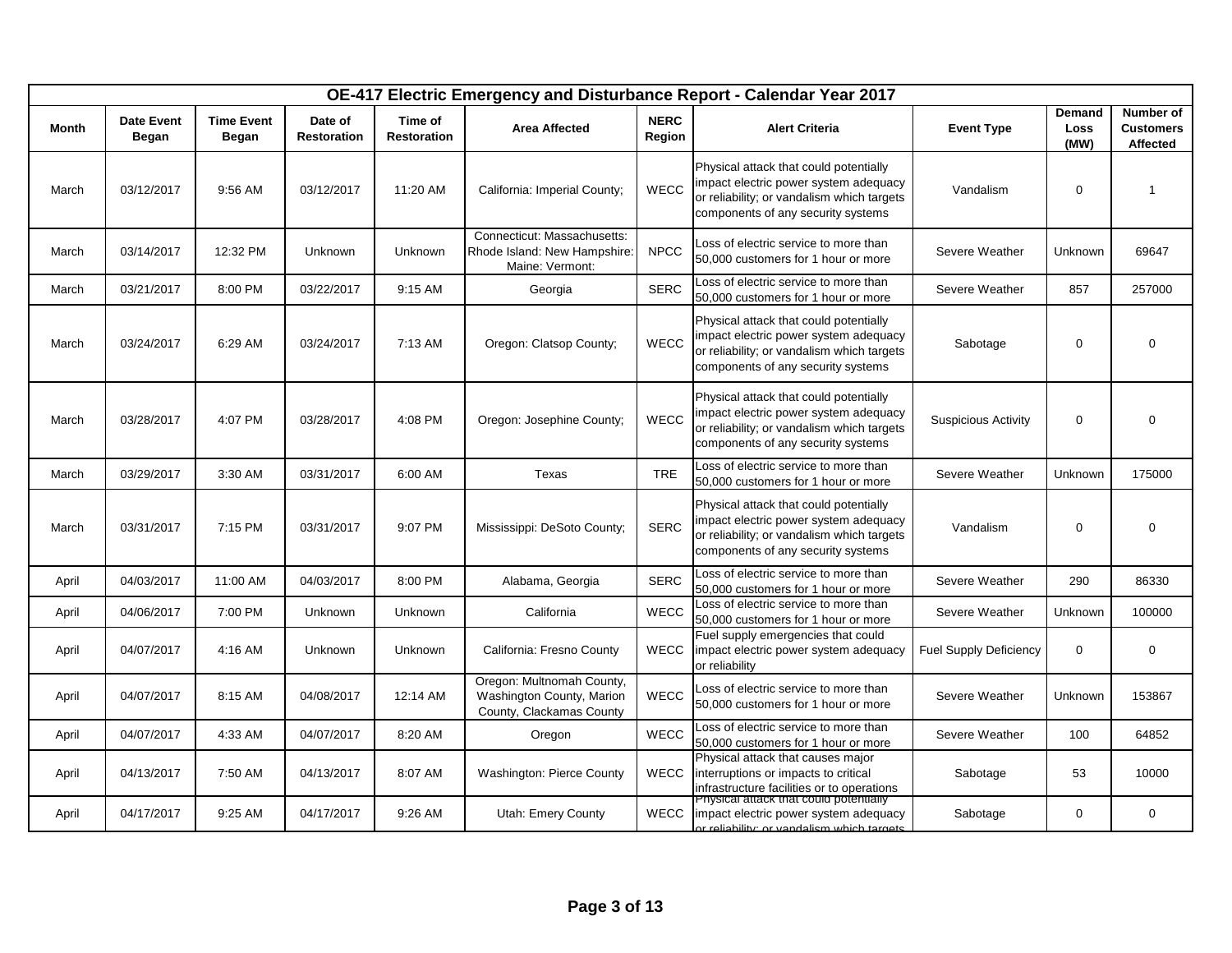|       |                                   |                                   |                               |                               |                                                         |                       | OE-417 Electric Emergency and Disturbance Report - Calendar Year 2017                                                                                               |                               |                        |                                           |
|-------|-----------------------------------|-----------------------------------|-------------------------------|-------------------------------|---------------------------------------------------------|-----------------------|---------------------------------------------------------------------------------------------------------------------------------------------------------------------|-------------------------------|------------------------|-------------------------------------------|
| Month | <b>Date Event</b><br><b>Began</b> | <b>Time Event</b><br><b>Began</b> | Date of<br><b>Restoration</b> | Time of<br><b>Restoration</b> | <b>Area Affected</b>                                    | <b>NERC</b><br>Region | <b>Alert Criteria</b>                                                                                                                                               | <b>Event Type</b>             | Demand<br>Loss<br>(MW) | Number of<br><b>Customers</b><br>Affected |
| April | 04/20/2017                        | 4:00 PM                           | 04/20/2017                    | 6:00 PM                       | <b>Wyoming: Converse County</b>                         | <b>WECC</b>           | Physical attack that could potentially<br>impact electric power system adequacy<br>or reliability; or vandalism which targets<br>components of any security systems | Vandalism                     | $\mathbf 0$            | $\mathbf 0$                               |
| April | 04/21/2017                        | 10:34 AM                          | 04/21/2017                    | 3:55 PM                       | Kentucky: Bullitt County                                | <b>SERC</b>           | Physical attack that could potentially<br>impact electric power system adequacy<br>or reliability; or vandalism which targets<br>components of any security systems | Vandalism                     | 0                      | $\mathbf 0$                               |
| April | 04/21/2017                        | 9:06 AM                           | 04/21/2017                    | 5:45 PM                       | California: San Francisco, City<br>and County of[10]    | WECC                  | Loss of electric service to more than<br>50,000 customers for 1 hour or more                                                                                        | <b>System Operations</b>      | 130                    | 88000                                     |
| April | 04/23/2017                        | 11:55 PM                          | 04/23/2017                    | 11:56 PM                      | Oregon: Multnomah County                                | WECC                  | Physical attack that could potentially<br>impact electric power system adequacy<br>or reliability; or vandalism which targets<br>components of any security systems | Vandalism                     | $\mathbf 0$            | $\mathbf 0$                               |
| April | 04/24/2017                        | 5:32 AM                           | 04/24/2017                    | 6:33 AM                       | North Carolina: Mecklenburg<br>County                   | <b>SERC</b>           | Loss of electric service to more than<br>50,000 customers for 1 hour or more                                                                                        | Severe Weather                | 240                    | 74698                                     |
| April | 04/30/2017                        | 1:00 AM                           | 04/30/2017                    | 5:45 PM                       | Arkansas, Louisiana,<br>Mississippi                     | <b>SERC</b>           | Loss of electric service to more than<br>50,000 customers for 1 hour or more                                                                                        | Severe Weather                | Unknown                | 145174                                    |
| May   | 05/01/2017                        | 11:14 PM                          | 05/01/2017                    | 11:34 PM                      | Ohio                                                    | <b>RFC</b>            | Loss of electric service to more than<br>50,000 customers for 1 hour or more                                                                                        | Severe Weather                | Unknown                | 92390                                     |
| May   | 05/03/2017                        | 7:05 PM                           | 05/03/2017                    | 9:00 PM                       | California                                              | <b>WECC</b>           | Load shedding of 100 Megawatts or<br>more implemented under emergency<br>operational policy                                                                         | Generation Inadequacy         | 878                    | Unknown                                   |
| May   | 05/03/2017                        | 6:58 PM                           | 05/03/2017                    | 9:15 PM                       | California                                              | <b>WECC</b>           | Load shedding of 100 Megawatts or<br>more implemented under emergency<br>operational policy                                                                         | Generation Inadequacy         | 572                    | $\mathbf 0$                               |
| May   | 05/03/2017                        | 11:00 PM                          | Unknown                       | Unknown                       | Pennsylvania: Philadelphia<br>County, Montgomery County | <b>RFC</b>            | Physical attack that could potentially<br>impact electric power system adequacy<br>or reliability; or vandalism which targets<br>components of any security systems | Vandalism                     | $\mathbf 0$            | $\mathbf 0$                               |
| May   | 05/04/2017                        | 5:00 AM                           | 05/04/2017                    | 10:00 PM                      | Alabama: Georgia                                        | <b>SERC</b>           | Loss of electric service to more than<br>50,000 customers for 1 hour or more                                                                                        | Severe Weather                | 200                    | 60377                                     |
| May   | 05/07/2017                        | 11:30 PM                          | 05/08/2017                    | 5:00 AM                       | Kentucky: Daviess County                                | <b>SERC</b>           | Public appeal to reduce the use of<br>electricity for purposes of maintaining<br>the continuity of the electric power<br>system                                     | Generation Inadequacy         | 80                     | $\mathbf 0$                               |
| May   | 05/07/2017                        | 5:15 AM                           | Unknown                       | Unknown                       | California: Fresno County                               | <b>WECC</b>           | Fuel supply emergencies that could<br>impact electric power system adequacy<br>or reliability                                                                       | <b>Fuel Supply Deficiency</b> | $\mathbf 0$            | $\mathbf 0$                               |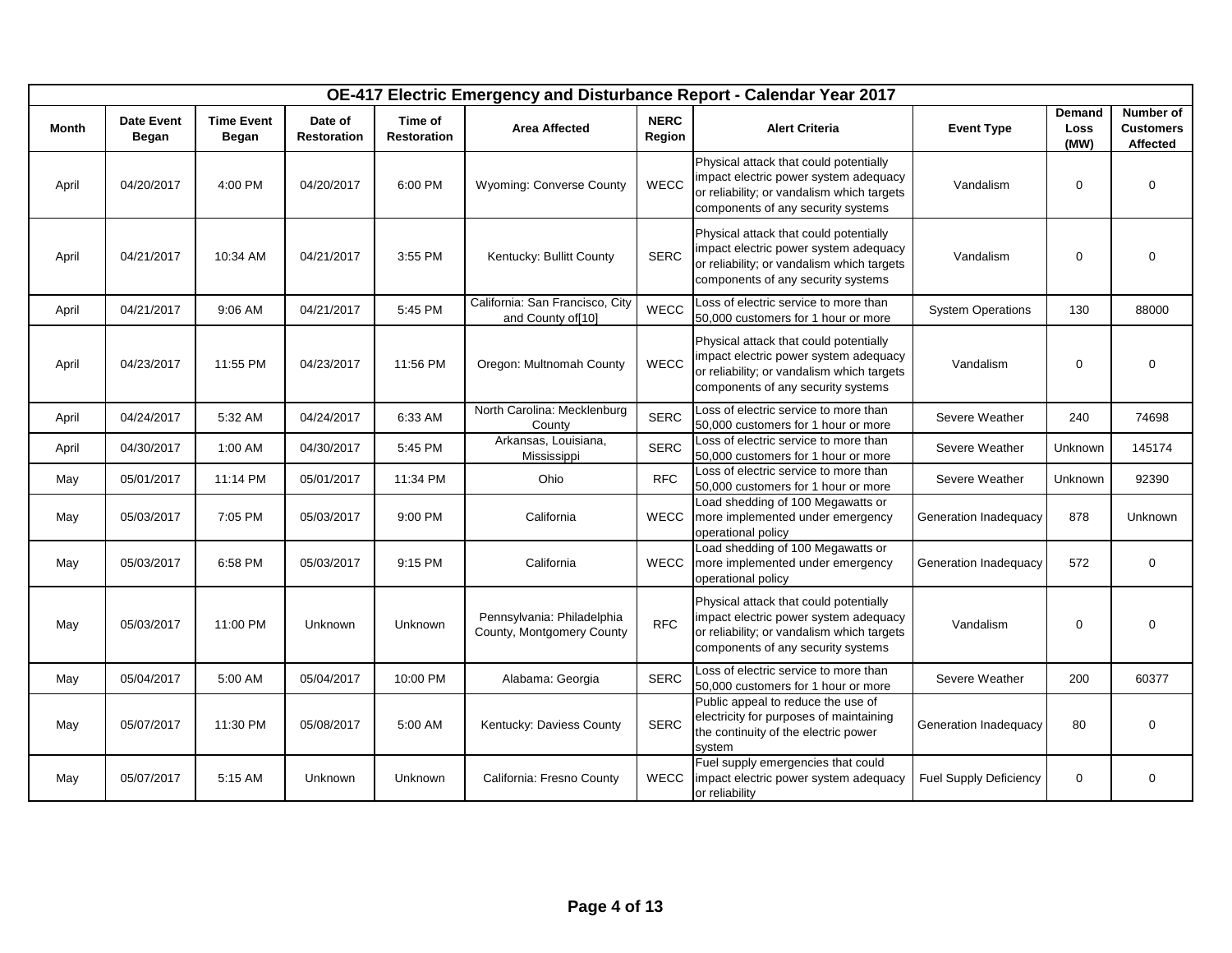|              |                            |                            |                               |                               |                                                                                                                             |                       | OE-417 Electric Emergency and Disturbance Report - Calendar Year 2017                                                                                                                                            |                              |                               |                                           |
|--------------|----------------------------|----------------------------|-------------------------------|-------------------------------|-----------------------------------------------------------------------------------------------------------------------------|-----------------------|------------------------------------------------------------------------------------------------------------------------------------------------------------------------------------------------------------------|------------------------------|-------------------------------|-------------------------------------------|
| <b>Month</b> | <b>Date Event</b><br>Began | <b>Time Event</b><br>Began | Date of<br><b>Restoration</b> | Time of<br><b>Restoration</b> | <b>Area Affected</b>                                                                                                        | <b>NERC</b><br>Region | <b>Alert Criteria</b>                                                                                                                                                                                            | <b>Event Type</b>            | <b>Demand</b><br>Loss<br>(MW) | Number of<br><b>Customers</b><br>Affected |
| May          | 05/11/2017                 | 11:05 AM                   | 05/11/2017                    | 1:05 PM                       | Washington: Yakima County                                                                                                   | <b>WECC</b>           | Physical attack that could potentially<br>impact electric power system adequacy<br>or reliability; or vandalism which targets<br>components of any security systems                                              | Vandalism                    | $\mathbf 0$                   | $\mathbf 0$                               |
| May          | 05/19/2017                 | 5:30 AM                    | Unknown                       | Unknown                       | Missouri: St. Louis County                                                                                                  | <b>SERC</b>           | Loss of electric service to more than<br>50,000 customers for 1 hour or more                                                                                                                                     | Severe Weather               | Unknown                       | 70696                                     |
| May          | 05/21/2017                 | 4:44 PM                    | 05/21/2017                    | 5:43 PM                       | Idaho: Lincoln County, Jerome<br>County                                                                                     | WECC                  | Physical attack that could potentially<br>impact electric power system adequacy<br>or reliability; or vandalism which targets<br>components of any security systems                                              | Vandalism                    | 21                            | 9598                                      |
| May          | 05/23/2017                 | 5:02 AM                    | 05/23/2017                    | 8:40 AM                       | Tennessee: Davidson County                                                                                                  | <b>SERC</b>           | Physical attack that could potentially<br>impact electric power system adequacy<br>or reliability; or vandalism which targets<br>components of any security systems                                              | Vandalism                    | 10                            | 4700                                      |
| May          | 05/27/2017                 | 11:00 PM                   | Unknown                       | Unknown                       | Tennessee: Shelby County,<br>Putnam County, Knox County,<br>Davidson County, Hamilton<br>County; Alabama: Madison<br>County | <b>SERC</b>           | Loss of electric service to more than<br>50,000 customers for 1 hour or more                                                                                                                                     | Severe Weather               | Unknown                       | 116000                                    |
| May          | 05/27/2017                 | 11:10 PM                   | Unknown                       | Unknown                       | Tennessee: Shelby County                                                                                                    | <b>SERC</b>           | Loss of electric service to more than<br>50,000 customers for 1 hour or more                                                                                                                                     | Severe Weather               | 391                           | 188000                                    |
| May          | 05/28/2017                 | 7:30 PM                    | 05/29/2017                    | 10:00 PM                      | Louisiana: Texas                                                                                                            | <b>SERC</b>           | Loss of electric service to more than<br>50,000 customers for 1 hour or more                                                                                                                                     | Severe Weather               | Unknown                       | 103000                                    |
| May          | 05/28/2017                 | 4:27 PM                    | 05/28/2017                    | 4:28 PM                       | Nevada: Clark County                                                                                                        | WECC                  | Physical attack that could potentially<br>impact electric power system adequacy<br>or reliability; or vandalism which targets<br>components of any security systems                                              | Vandalism                    | $\mathbf 0$                   | $\mathbf 0$                               |
| May          | 05/28/2017                 | 7:30 PM                    | 05/29/2017                    | 10:00 PM                      | Texas: Louisiana                                                                                                            | <b>TRE</b>            | Loss of electric service to more than<br>50,000 customers for 1 hour or more                                                                                                                                     | Severe Weather               | Unknown                       | 103000                                    |
| June         | 06/07/2017                 | 1:12 PM                    | 06/07/2017                    | 1:13 PM                       | Washington: Yakima County                                                                                                   | <b>WECC</b>           | Physical attack that could potentially<br>impact electric power system adequacy<br>or reliability; or vandalism which targets<br>components of any security systems                                              | Vandalism                    | 0                             | $\mathbf 0$                               |
| June         | 06/11/2017                 | 1:25 PM                    | 06/11/2017                    | 7:15 PM                       | Wisconsin                                                                                                                   | <b>MRO</b>            | Loss of electric service to more than<br>50,000 customers for 1 hour or more                                                                                                                                     | Severe Weather               | Unknown                       | 53610                                     |
| June         | 06/11/2017                 | 2:39 PM                    | 06/11/2017                    | 5:55 PM                       | Michigan                                                                                                                    | <b>RFC</b>            | Electrical System Separation (Islanding)<br>where part or parts of a power grid<br>remain(s) operational in an otherwise<br>blacked out area or within the partial<br>failure of an integrated electrical system | Transmission<br>Interruption | 63                            | Unknown                                   |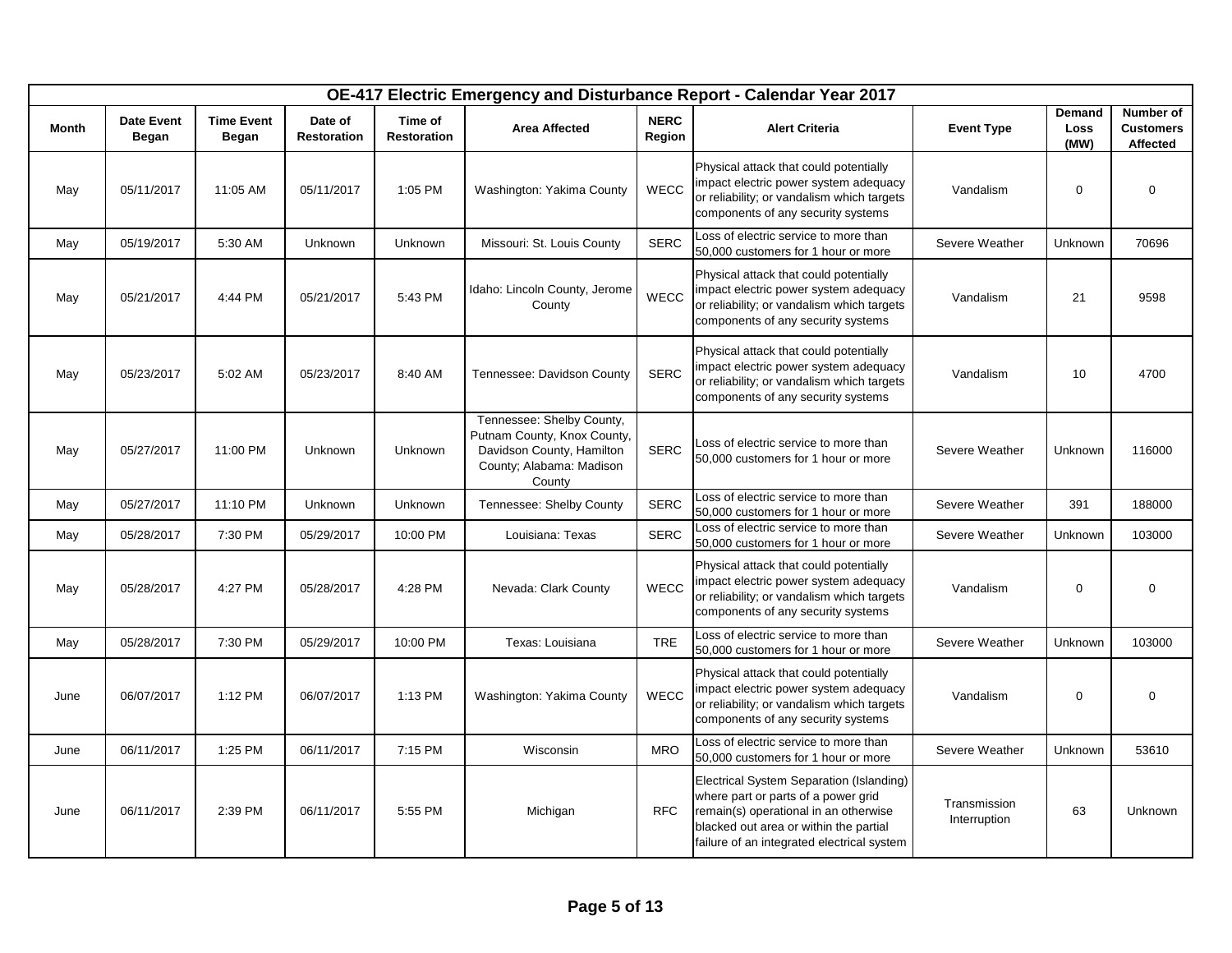|              |                            |                            |                               |                               |                                                                                                           |                       | OE-417 Electric Emergency and Disturbance Report - Calendar Year 2017                                                                                               |                              |                               |                                           |
|--------------|----------------------------|----------------------------|-------------------------------|-------------------------------|-----------------------------------------------------------------------------------------------------------|-----------------------|---------------------------------------------------------------------------------------------------------------------------------------------------------------------|------------------------------|-------------------------------|-------------------------------------------|
| <b>Month</b> | <b>Date Event</b><br>Began | <b>Time Event</b><br>Began | Date of<br><b>Restoration</b> | Time of<br><b>Restoration</b> | <b>Area Affected</b>                                                                                      | <b>NERC</b><br>Region | <b>Alert Criteria</b>                                                                                                                                               | <b>Event Type</b>            | Demand<br><b>Loss</b><br>(MW) | Number of<br><b>Customers</b><br>Affected |
| June         | 06/11/2017                 | 7:00 AM                    | 06/11/2017                    | 11:22 AM                      | Minnesota                                                                                                 | <b>MRO</b>            | Loss of electric service to more than<br>50,000 customers for 1 hour or more                                                                                        | Severe Weather               | Unknown                       | 70000                                     |
| June         | 06/15/2017                 | 5:00 PM                    | 06/15/2017                    | 10:00 PM                      | Alabama, Georgia                                                                                          | <b>SERC</b>           | Loss of electric service to more than<br>50,000 customers for 1 hour or more                                                                                        | Severe Weather               | 275                           | 82713                                     |
| June         | 06/16/2017                 | 8:00 PM                    | 06/17/2017                    | 6:00 AM                       | Arkansas                                                                                                  | <b>SERC</b>           | Loss of electric service to more than<br>50,000 customers for 1 hour or more                                                                                        | Severe Weather               | Unknown                       | 76000                                     |
| June         | 06/16/2017                 | 8:00 PM                    | Unknown                       | Unknown                       | Nebraska: Cass County,<br>Douglas County, Sarpy County                                                    | <b>MRO</b>            | Loss of electric service to more than<br>50,000 customers for 1 hour or more                                                                                        | Severe Weather               | Unknown                       | 76000                                     |
| June         | 06/17/2017                 | 9:00 PM                    | 06/18/2017                    | 7:00 AM                       | Kansas, Missouri: Jackson<br>County, Platte County, Clay<br>County, Cass County                           | <b>MRO</b>            | Loss of electric service to more than<br>50,000 customers for 1 hour or more                                                                                        | Severe Weather               | Unknown                       | 84737                                     |
| June         | 06/21/2017                 | 12:00 AM                   | 06/21/2017                    | 1:00 AM                       | Oregon: Baker County                                                                                      | <b>WECC</b>           | Physical attack that could potentially<br>impact electric power system adequacy<br>or reliability; or vandalism which targets<br>components of any security systems | <b>Physical Attack</b>       | $\mathbf 0$                   | 0                                         |
| June         | 06/22/2017                 | 6:00 PM                    | 06/25/2017                    | 12:45 PM                      | Michigan: Wayne County,<br>Monroe County                                                                  | <b>RFC</b>            | Loss of electric service to more than<br>50,000 customers for 1 hour or more                                                                                        | Severe Weather               | Unknown                       | 118631                                    |
| June         | 06/29/2017                 | 4:00 AM                    | Unknown                       | Unknown                       | Louisiana: Orleans Parish                                                                                 | <b>SERC</b>           | Physical attack that could potentially<br>impact electric power system adequacy<br>or reliability; or vandalism which targets<br>components of any security systems | Vandalism                    | 130                           | 6467                                      |
| June         | 06/30/2017                 | 7:45 AM                    | 06/30/2017                    | 7:46 AM                       | Idaho: Ada County                                                                                         | WECC                  | Physical attack that could potentially<br>impact electric power system adequacy<br>or reliability; or vandalism which targets<br>components of any security systems | Vandalism                    | $\mathbf 0$                   | $\mathbf 0$                               |
| July         | 07/06/2017                 | 12:00 AM                   | Unknown                       | Unknown                       | Idaho: Jerome County                                                                                      | WECC                  | Physical attack that could potentially<br>impact electric power system adequacy<br>or reliability; or vandalism which targets<br>components of any security systems | Vandalism                    | $\mathbf 0$                   | $\mathbf 0$                               |
| July         | 07/07/2017                 | 3:30 AM                    | 07/08/2017                    | 7:30 PM                       | Michigan: Kent County, Ottawa<br>County, Muskegon County,<br>Barry County, Oceana County,<br>Eaton County | <b>RFC</b>            | Loss of electric service to more than<br>50,000 customers for 1 hour or more                                                                                        | Severe Weather               | Unknown                       | 160000                                    |
| July         | 07/08/2017                 | 6:52 PM                    | 07/09/2017                    | 8:00 AM                       | California: Los Angeles County                                                                            | <b>WECC</b>           | Uncontrolled loss of 300 Megawatts or<br>more of firm system loads for more than<br>15 minutes from a single incident                                               | Transmission<br>Interruption | 645                           | 176867                                    |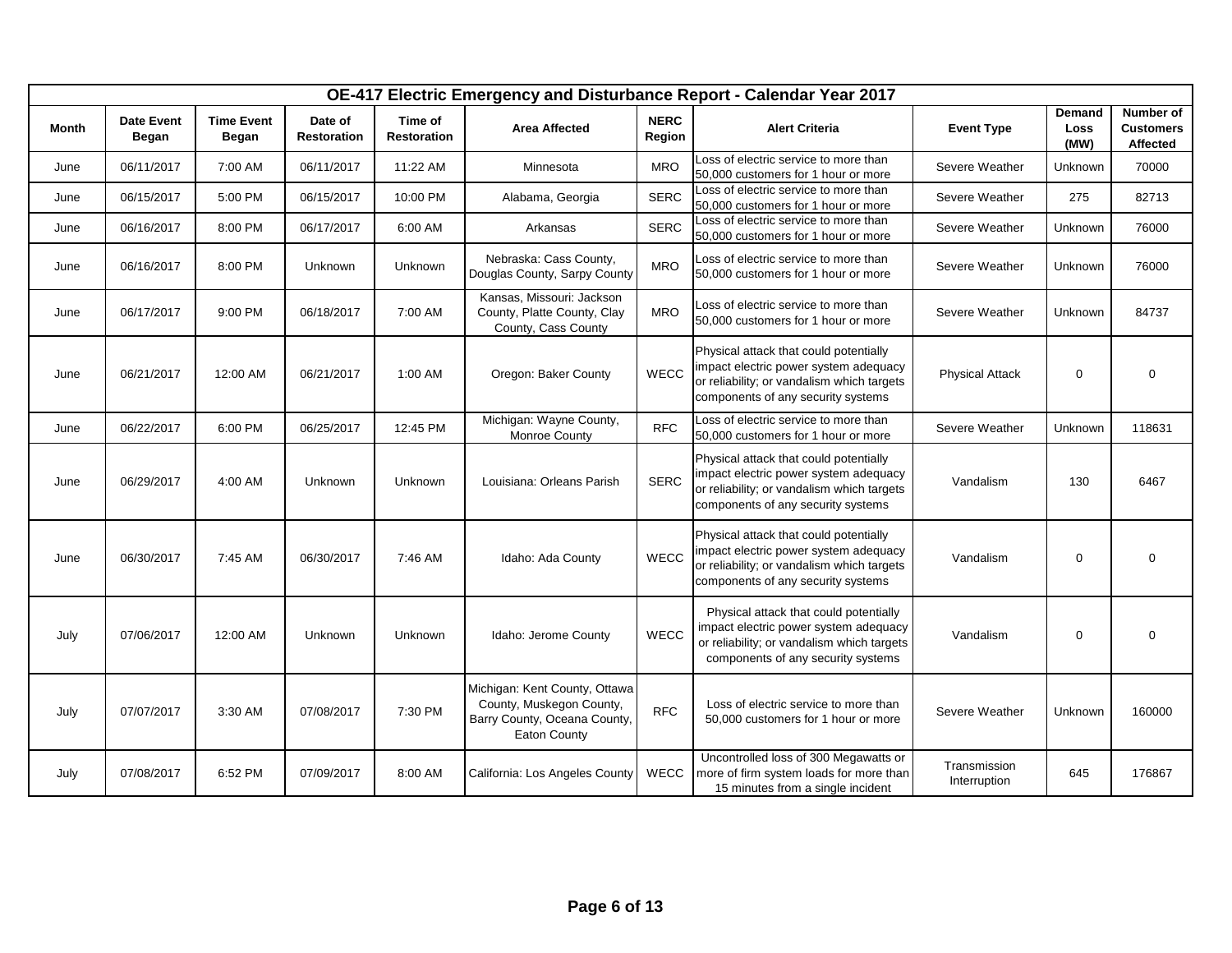|              | OE-417 Electric Emergency and Disturbance Report - Calendar Year 2017 |                            |                               |                               |                                                                                                                                            |                       |                                                                                                                                                                     |                               |                        |                                           |  |  |  |
|--------------|-----------------------------------------------------------------------|----------------------------|-------------------------------|-------------------------------|--------------------------------------------------------------------------------------------------------------------------------------------|-----------------------|---------------------------------------------------------------------------------------------------------------------------------------------------------------------|-------------------------------|------------------------|-------------------------------------------|--|--|--|
| <b>Month</b> | <b>Date Event</b><br>Began                                            | <b>Time Event</b><br>Began | Date of<br><b>Restoration</b> | Time of<br><b>Restoration</b> | <b>Area Affected</b>                                                                                                                       | <b>NERC</b><br>Region | <b>Alert Criteria</b>                                                                                                                                               | <b>Event Type</b>             | Demand<br>Loss<br>(MW) | Number of<br><b>Customers</b><br>Affected |  |  |  |
| July         | 07/11/2017                                                            | 10:00 AM                   | 07/11/2017                    | 12:00 PM                      | Minnesota                                                                                                                                  | <b>MRO</b>            | Physical attack that could potentially<br>impact electric power system adequacy<br>or reliability; or vandalism which targets<br>components of any security systems | Vandalism                     | $\mathbf 0$            | 0                                         |  |  |  |
| July         | 07/12/2017                                                            | 12:25 PM                   | 07/15/2017                    | 9:00 AM                       | Tennessee                                                                                                                                  | <b>SERC</b>           | Physical attack that could potentially<br>impact electric power system adequacy<br>or reliability; or vandalism which targets<br>components of any security systems | Vandalism                     | $\mathbf 0$            | 0                                         |  |  |  |
| July         | 07/12/2017                                                            | 12:25 PM                   | Unknown                       | Unknown                       | Tennessee: Shelby County                                                                                                                   | <b>SERC</b>           | Physical attack that could potentially<br>impact electric power system adequacy<br>or reliability; or vandalism which targets<br>components of any security systems | Vandalism                     | Unknown                | Unknown                                   |  |  |  |
| July         | 07/18/2017                                                            | 4:03 AM                    | Unknown                       | Unknown                       | Missouri                                                                                                                                   | <b>SERC</b>           | Physical attack that could potentially<br>impact electric power system adequacy<br>or reliability; or vandalism which targets<br>components of any security systems | <b>Actual Physical Attack</b> | Unknown                | 700                                       |  |  |  |
| July         | 07/18/2017                                                            | 4:23 PM                    | 07/18/2017                    | 6:39 PM                       | Nevada                                                                                                                                     | <b>WECC</b>           | Uncontrolled loss of 300 Megawatts or<br>more of firm system loads for more than<br>15 minutes from a single incident                                               | Severe Weather                | 0                      | 0                                         |  |  |  |
| July         | 07/20/2017                                                            | 1:00 AM                    | 07/20/2017                    | 9:46 AM                       | Utah: Beaver County                                                                                                                        | <b>WECC</b>           | Physical attack that could potentially<br>impact electric power system adequacy<br>or reliability; or vandalism which targets<br>components of any security systems | Vandalism                     | $\mathbf 0$            | 0                                         |  |  |  |
| July         | 07/22/2017                                                            | 10:00 PM                   | 07/23/2017                    | 12:00 PM                      | Missouri: Clay County, Jackson<br>County, Lafayette County,<br>Platte County; Kansas:<br>Johnson County, Miami<br>County, Wyandotte County | <b>SERC</b>           | Loss of electric service to more than<br>50,000 customers for 1 hour or more                                                                                        | Severe Weather                | Unknown                | 112540                                    |  |  |  |
| July         | 07/22/2017                                                            | 10:00 PM                   | Unknown                       | Unknown                       | Missouri                                                                                                                                   | <b>SERC</b>           | Loss of electric service to more than<br>50,000 customers for 1 hour or more                                                                                        | Severe Weather                | Unknown                | 131000                                    |  |  |  |
| July         | 07/22/2017                                                            | 10:00 PM                   | Unknown                       | Unknown                       | Missouri                                                                                                                                   | <b>SERC</b>           | Loss of electric service to more than<br>50,000 customers for 1 hour or more                                                                                        | Severe Weather                | Unknown                | 115000                                    |  |  |  |
| July         | 07/23/2017                                                            | 4:00 AM                    | Unknown                       | Unknown                       | Missouri: Illinois                                                                                                                         | <b>SERC</b>           | Loss of electric service to more than<br>50,000 customers for 1 hour or more                                                                                        | Severe Weather                | Unknown                | 82000                                     |  |  |  |
| July         | 07/27/2017                                                            | 6:00 AM                    | 07/27/2017                    | 11:29 AM                      | California: Butte County                                                                                                                   | <b>WECC</b>           | Fuel supply emergencies that could<br>impact electric power system adequacy<br>or reliability                                                                       | <b>Fuel Supply Deficiency</b> | 0                      | 0                                         |  |  |  |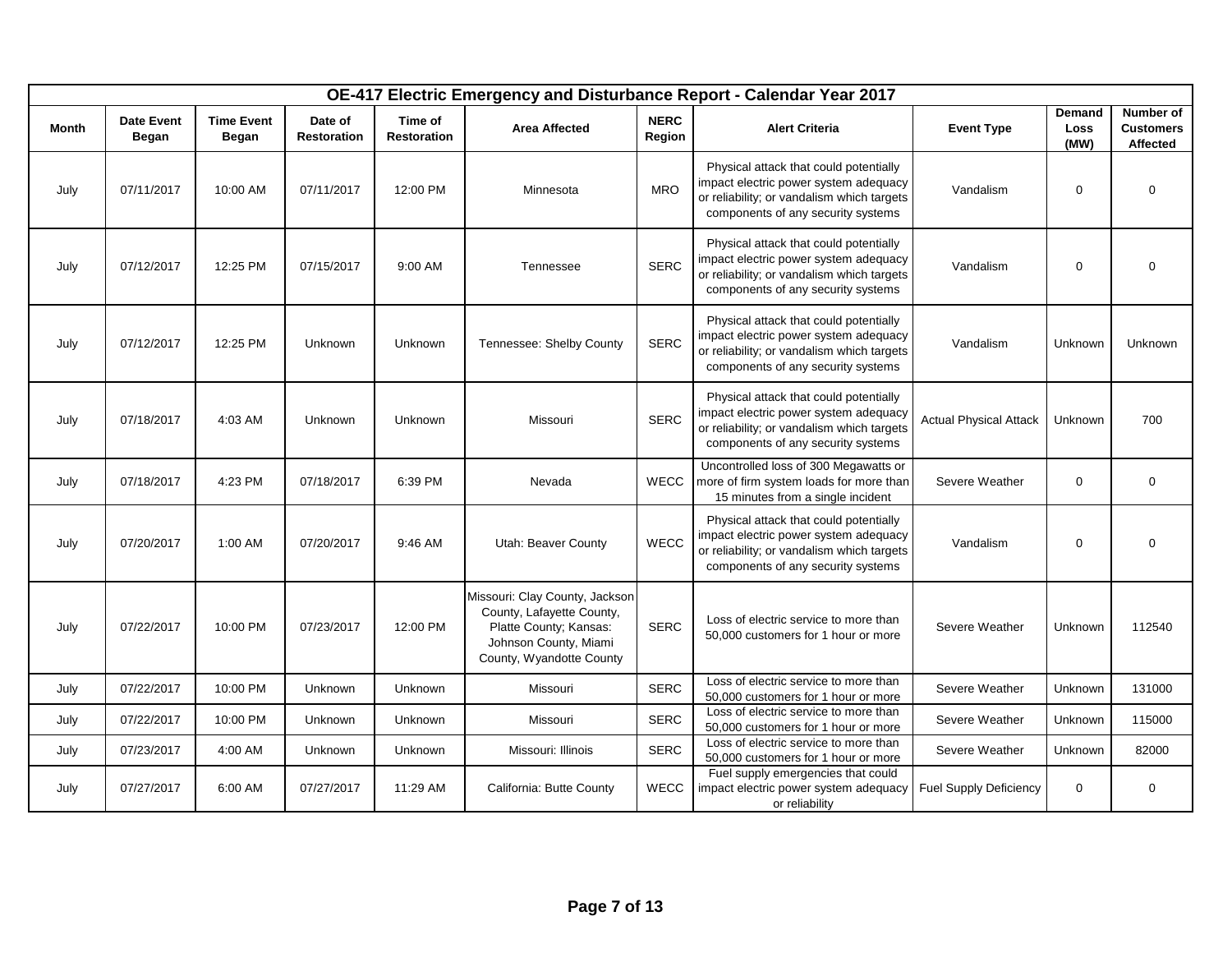|           |                            |                            |                               |                               |                                                                                                                                                                                                                                  |                       | OE-417 Electric Emergency and Disturbance Report - Calendar Year 2017                                                                                                                                            |                          |                               |                                           |
|-----------|----------------------------|----------------------------|-------------------------------|-------------------------------|----------------------------------------------------------------------------------------------------------------------------------------------------------------------------------------------------------------------------------|-----------------------|------------------------------------------------------------------------------------------------------------------------------------------------------------------------------------------------------------------|--------------------------|-------------------------------|-------------------------------------------|
| Month     | <b>Date Event</b><br>Began | <b>Time Event</b><br>Began | Date of<br><b>Restoration</b> | Time of<br><b>Restoration</b> | <b>Area Affected</b>                                                                                                                                                                                                             | <b>NERC</b><br>Region | <b>Alert Criteria</b>                                                                                                                                                                                            | <b>Event Type</b>        | <b>Demand</b><br>Loss<br>(MW) | Number of<br><b>Customers</b><br>Affected |
| August    | 08/05/2017                 | 1:20 PM                    | 08/05/2017                    | 2:20 PM                       | California: Humboldt County;                                                                                                                                                                                                     | WECC                  | Physical attack that could potentially<br>impact electric power system adequacy<br>or reliability; or vandalism which targets<br>components of any security systems                                              | Vandalism                | $\mathbf 0$                   | $\mathbf 0$                               |
| August    | 08/21/2017                 | 11:41 PM                   | 08/22/2017                    | 12:21 AM                      | California: Plumas County;                                                                                                                                                                                                       | <b>WECC</b>           | Electrical System Separation (Islanding)<br>where part or parts of a power grid<br>remain(s) operational in an otherwise<br>blacked out area or within the partial<br>failure of an integrated electrical system | <b>System Operations</b> | $\mathbf{1}$                  | $\overline{2}$                            |
| August    | 08/25/2017                 | 6:30 PM                    | 09/05/2017                    | 5:00 PM                       | Texas:                                                                                                                                                                                                                           | <b>TRE</b>            | Loss of electric service to more than<br>50,000 customers for 1 hour or more                                                                                                                                     | Severe Weather           | Unknown                       | 330000                                    |
| August    | 08/25/2017                 | 6:17 PM                    | 09/02/2017                    | 5:00 PM                       | Texas: Matagorda County,<br>Nueces County, Aransas<br>County, Refugio County, San<br>Patricio County, Calhoun<br>County, Victoria County,<br>Jackson County, Live Oak<br>County, Jim Wells County, Bee<br>County, Lavaca County; | <b>TRE</b>            | Loss of electric service to more than<br>50,000 customers for 1 hour or more                                                                                                                                     | Severe Weather           | Unknown                       | 220400                                    |
| August    | 08/26/2017                 | 6:26 AM                    | 09/08/2017                    | 12:00 AM                      | Texas:                                                                                                                                                                                                                           | <b>TRE</b>            | Loss of electric service to more than<br>50,000 customers for 1 hour or more                                                                                                                                     | Severe Weather           | Unknown                       | 1076868                                   |
| August    | 08/26/2017                 | 12:39 AM                   | 08/26/2017                    | 12:52 AM                      | Texas:                                                                                                                                                                                                                           | <b>TRE</b>            | Electrical System Separation (Islanding)<br>where part or parts of a power grid<br>remain(s) operational in an otherwise<br>blacked out area or within the partial<br>failure of an integrated electrical system | Severe Weather           | Unknown                       | Unknown                                   |
| August    | 08/27/2017                 | 5:10 AM                    | 09/08/2017                    | 12:00 AM                      | Texas: Harris County;                                                                                                                                                                                                            | <b>TRE</b>            | Loss of electric service to more than<br>50,000 customers for 1 hour or more                                                                                                                                     | Severe Weather           | Unknown                       | 1076868                                   |
| August    | 08/30/2017                 | 2:15 AM                    | Unknown                       | Unknown                       | Texas:                                                                                                                                                                                                                           | <b>TRE</b>            | Loss of electric service to more than<br>50,000 customers for 1 hour or more                                                                                                                                     | Severe Weather           | Unknown                       | 78500                                     |
| August    | 08/31/2017                 | 2:49 PM                    | 08/31/2017                    | 5:14 PM                       | California: Los Angeles<br>County:                                                                                                                                                                                               | <b>WECC</b>           | Load shedding of 100 Megawatts or<br>more implemented under emergency<br>operational policy                                                                                                                      | Severe Weather           | 100                           | $\mathbf 0$                               |
| September | 09/01/2017                 | 3:41 PM                    | 09/01/2017                    | 8:30 PM                       | California:                                                                                                                                                                                                                      | WECC                  | Load shedding of 100 Megawatts or<br>more implemented under emergency<br>operational policy                                                                                                                      | Severe Weather           | 337                           | $\mathbf 0$                               |
| September | 09/09/2017                 | 12:00 AM                   | Unknown                       | Unknown                       | Florida: Hillsborough County,<br>Pasco County, Polk County;                                                                                                                                                                      | <b>FRCC</b>           | Loss of electric service to more than<br>50,000 customers for 1 hour or more                                                                                                                                     | Severe Weather           | 1275                          | 425000                                    |
| September | 09/09/2017                 | 12:30 PM                   | Unknown                       | <b>Unknown</b>                | Florida:                                                                                                                                                                                                                         | <b>FRCC</b>           | Loss of electric service to more than<br>50,000 customers for 1 hour or more                                                                                                                                     | Severe Weather           | Unknown                       | 3500000                                   |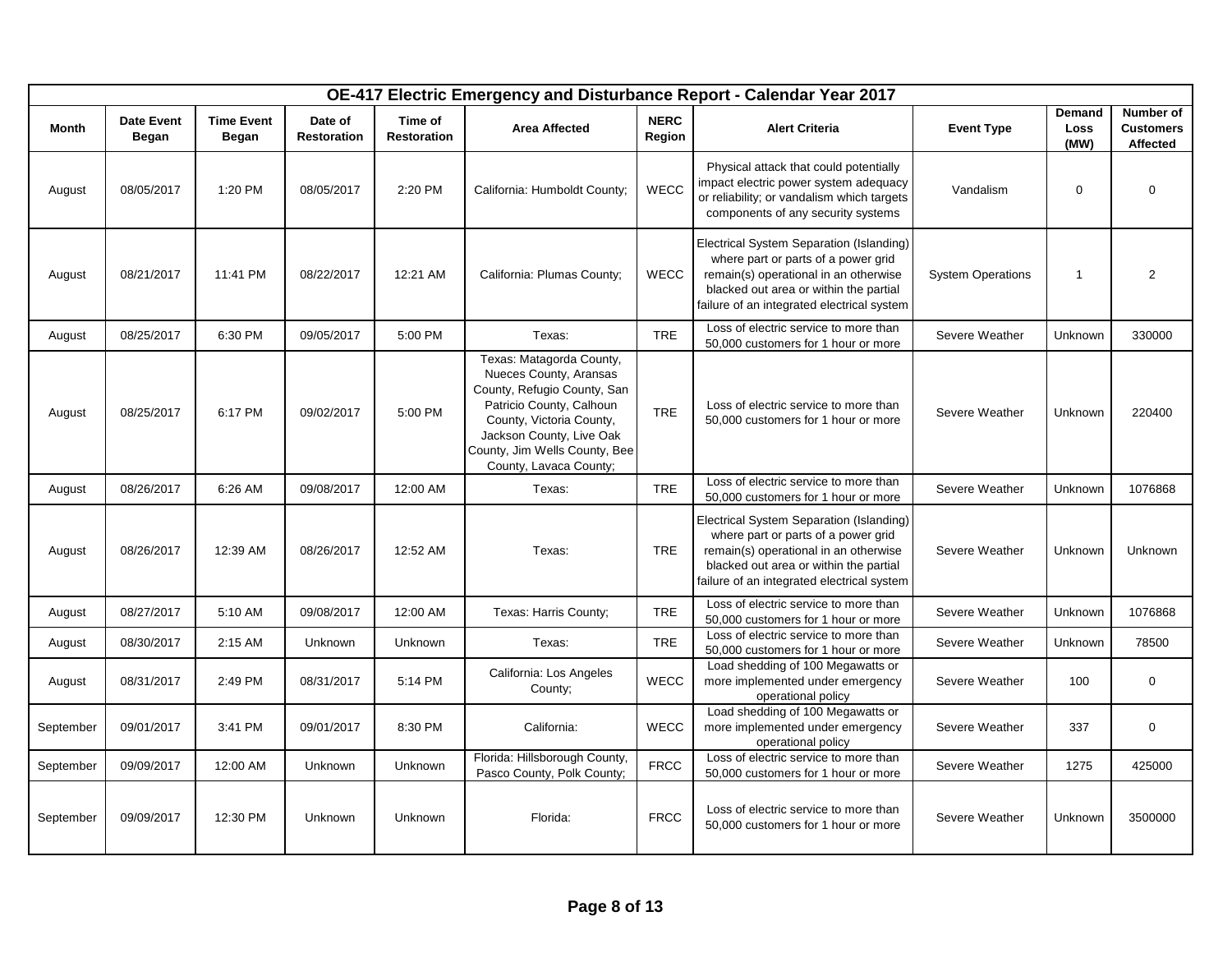|              |                            |                            |                        |                               |                                                                                                                                                                                                                                                                                                                                                                                                                                                                                                                                                                                  |                       | OE-417 Electric Emergency and Disturbance Report - Calendar Year 2017                                                                                               |                               |                        |                                           |
|--------------|----------------------------|----------------------------|------------------------|-------------------------------|----------------------------------------------------------------------------------------------------------------------------------------------------------------------------------------------------------------------------------------------------------------------------------------------------------------------------------------------------------------------------------------------------------------------------------------------------------------------------------------------------------------------------------------------------------------------------------|-----------------------|---------------------------------------------------------------------------------------------------------------------------------------------------------------------|-------------------------------|------------------------|-------------------------------------------|
| <b>Month</b> | <b>Date Event</b><br>Began | <b>Time Event</b><br>Began | Date of<br>Restoration | Time of<br><b>Restoration</b> | <b>Area Affected</b>                                                                                                                                                                                                                                                                                                                                                                                                                                                                                                                                                             | <b>NERC</b><br>Region | <b>Alert Criteria</b>                                                                                                                                               | <b>Event Type</b>             | Demand<br>Loss<br>(MW) | Number of<br><b>Customers</b><br>Affected |
| September    | 09/10/2017                 | 8:37 PM                    | Unknown                | Unknown                       | Florida:                                                                                                                                                                                                                                                                                                                                                                                                                                                                                                                                                                         | <b>FRCC</b>           | Loss of electric service to more than<br>50,000 customers for 1 hour or more                                                                                        | Severe Weather                | Unknown                | 452555                                    |
| September    | 09/10/2017                 | 6:35 PM                    | 09/13/2017             | 5:00 PM                       | Florida: Alachua County, Bay<br>County, Brevard County, Citrus<br>County, Columbia County,<br>Dixie County, Flagler County,<br>Franklin County, Gilchrist<br>County, Gulf County, Hamilton<br>County, Hardee County,<br>Hernando County, Highlands<br>County, Jefferson County,<br>Lafayette County, Lake<br>County, Leon County, Levy<br>County, Madison County,<br>Marion County, Orange<br>County, Osceola County,<br>Pasco County, Pinellas County,<br>Polk County, Seminole County,<br>Sumter County, Suwannee<br>County, Taylor County, Volusia<br>County, Wakulla County; | <b>FRCC</b>           | Loss of electric service to more than<br>50,000 customers for 1 hour or more                                                                                        | Severe Weather                | 4500                   | 1000000                                   |
| September    | 09/11/2017                 | 2:27 AM                    | 09/15/2017             | 8:44 PM                       | Georgia:                                                                                                                                                                                                                                                                                                                                                                                                                                                                                                                                                                         | <b>SERC</b>           | Loss of electric service to more than<br>50,000 customers for 1 hour or more                                                                                        | Severe Weather                | 132                    | 39659                                     |
| September    | 09/11/2017                 | 5:30 PM                    | 09/13/2017             | 9:30 AM                       | North Carolina: South Carolina:                                                                                                                                                                                                                                                                                                                                                                                                                                                                                                                                                  | <b>SERC</b>           | Loss of electric service to more than<br>50,000 customers for 1 hour or more                                                                                        | Severe Weather                | 365                    | 265729                                    |
| September    | 09/11/2017                 | 12:30 AM                   | Unknown                | Unknown                       | Florida:                                                                                                                                                                                                                                                                                                                                                                                                                                                                                                                                                                         | <b>FRCC</b>           | Loss of electric service to more than<br>50,000 customers for 1 hour or more                                                                                        | Severe Weather                | 200                    | 20000                                     |
| September    | 09/11/2017                 | 12:55 PM                   | 09/12/2017             | 8:00 AM                       | South Carolina:                                                                                                                                                                                                                                                                                                                                                                                                                                                                                                                                                                  | <b>SERC</b>           | Loss of electric service to more than<br>50,000 customers for 1 hour or more                                                                                        | Severe Weather                | 687                    | 154832                                    |
| October      | 10/04/2017                 | 2:30 AM                    | Unknown                | Unknown                       | Tennessee: Shelby County;                                                                                                                                                                                                                                                                                                                                                                                                                                                                                                                                                        | <b>SERC</b>           | Physical attack that could potentially<br>impact electric power system adequacy<br>or reliability; or vandalism which targets<br>components of any security systems | Vandalism                     | $\mathbf 0$            | $\mathbf 0$                               |
| October      | 10/04/2017                 | 1:20 AM                    | 10/04/2017             | 3:00 AM                       | Mississippi:                                                                                                                                                                                                                                                                                                                                                                                                                                                                                                                                                                     | <b>SERC</b>           | Physical attack that could potentially<br>impact electric power system adequacy<br>or reliability; or vandalism which targets<br>components of any security systems | <b>Actual Physical Attack</b> | Unknown                | Unknown                                   |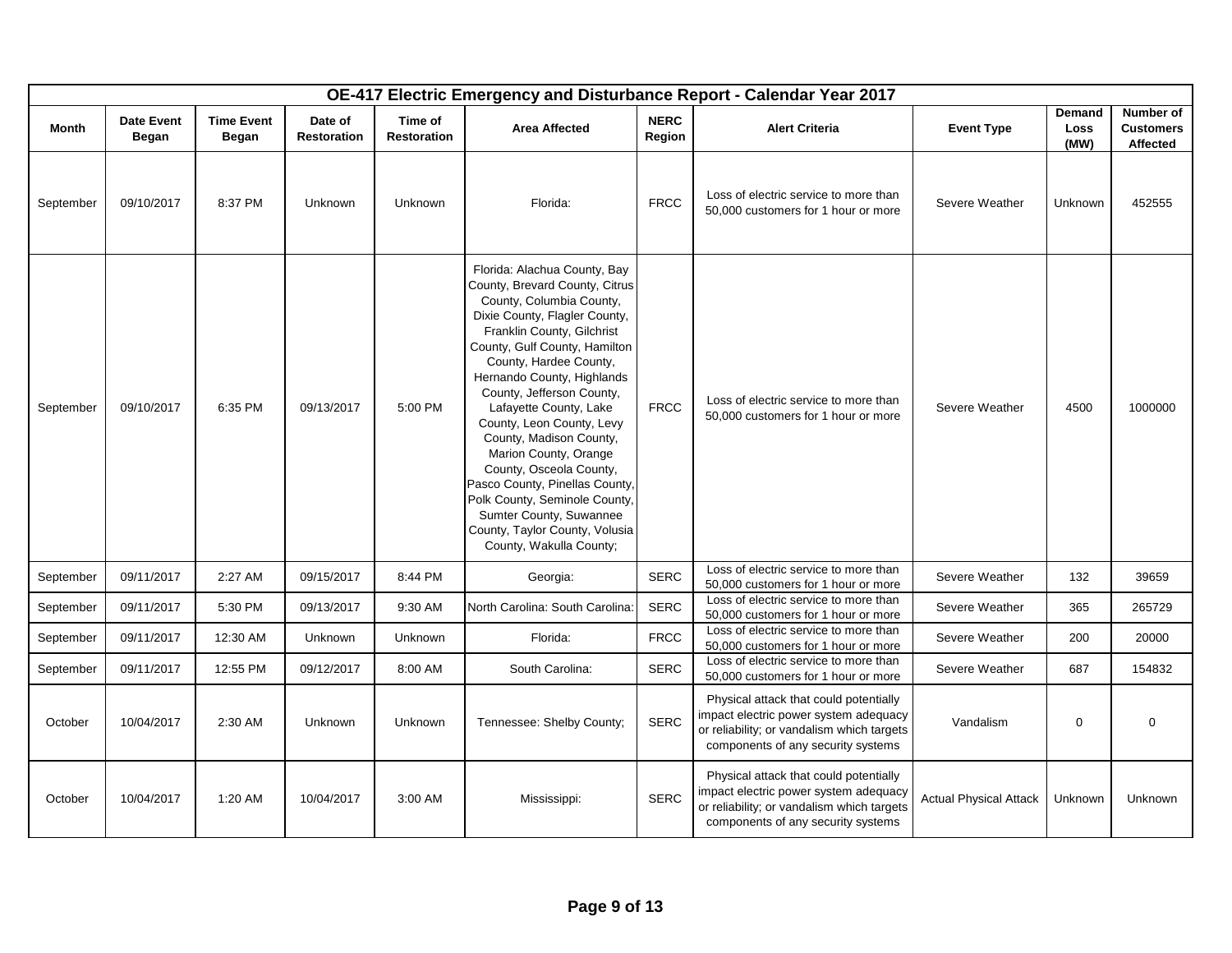|         |                            |                            |                               |                               |                                             |                       | OE-417 Electric Emergency and Disturbance Report - Calendar Year 2017                                                                                                                                            |                                                |                               |                                           |
|---------|----------------------------|----------------------------|-------------------------------|-------------------------------|---------------------------------------------|-----------------------|------------------------------------------------------------------------------------------------------------------------------------------------------------------------------------------------------------------|------------------------------------------------|-------------------------------|-------------------------------------------|
| Month   | <b>Date Event</b><br>Began | <b>Time Event</b><br>Began | Date of<br><b>Restoration</b> | Time of<br><b>Restoration</b> | <b>Area Affected</b>                        | <b>NERC</b><br>Region | <b>Alert Criteria</b>                                                                                                                                                                                            | <b>Event Type</b>                              | <b>Demand</b><br>Loss<br>(MW) | Number of<br><b>Customers</b><br>Affected |
| October | 10/08/2017                 | 3:00 AM                    | Unknown                       | Unknown                       | Alabama: Florida: Mississippi:              | <b>SERC</b>           | Loss of electric service to more than<br>50,000 customers for 1 hour or more                                                                                                                                     | Severe Weather                                 | 306                           | 91945                                     |
| October | 10/09/2017                 | 2:03 AM                    | 10/17/2017                    | 1:30 PM                       | California:                                 | <b>WECC</b>           | Loss of electric service to more than<br>50,000 customers for 1 hour or more                                                                                                                                     | Severe<br>Weather/Transmission<br>Interruption | 177                           | 117900                                    |
| October | 10/09/2017                 | 6:44 AM                    | Unknown                       | Unknown                       | California:                                 | <b>WECC</b>           | Electrical System Separation (Islanding)<br>where part or parts of a power grid<br>remain(s) operational in an otherwise<br>blacked out area or within the partial<br>failure of an integrated electrical system | Severe Weather                                 | 100                           | Unknown                                   |
| October | 10/12/2017                 | 9:09 AM                    | Unknown                       | Unknown                       | Mississippi: Coahoma County;                | <b>SERC</b>           | Public appeal to reduce the use of<br>electricity for purposes of maintaining<br>the continuity of the electric power<br>system                                                                                  | <b>System Operations</b>                       | Unknown                       | Unknown                                   |
| October | 10/16/2017                 | 3:55 PM                    | 10/16/2017                    | 4:10 PM                       | Washington:                                 | <b>WECC</b>           | Electrical System Separation (Islanding)<br>where part or parts of a power grid<br>remain(s) operational in an otherwise<br>blacked out area or within the partial<br>failure of an integrated electrical system | Transmission<br>Interruption                   | 0                             | $\mathbf 0$                               |
| October | 10/16/2017                 | 3:45 PM                    | 10/16/2017                    | 4:09 PM                       | Washington: Montana:                        | <b>WECC</b>           | Electrical System Separation (Islanding)<br>where part or parts of a power grid<br>remain(s) operational in an otherwise<br>blacked out area or within the partial<br>failure of an integrated electrical system | Transmission<br>Interruption                   | 0                             | $\mathbf 0$                               |
| October | 10/19/2017                 | 4:01 PM                    | 10/19/2017                    | 4:02 PM                       | Utah: Salt Lake County;                     | <b>WECC</b>           | Physical attack that could potentially<br>impact electric power system adequacy<br>or reliability; or vandalism which targets<br>components of any security systems                                              | <b>Suspected Physical</b><br>Attack            | $\mathbf 0$                   | $\mathbf 0$                               |
| October | 10/20/2017                 | 3:44 AM                    | 10/20/2017                    | 3:45 AM                       | Washington:                                 | <b>WECC</b>           | Uncontrolled loss of 300 Megawatts or<br>more of firm system loads for more than<br>15 minutes from a single incident                                                                                            | Severe Weather                                 | 900                           | Unknown                                   |
| October | 10/20/2017                 | 6:30 PM                    | 10/20/2017                    | 10:22 PM                      | Texas:                                      | <b>TRE</b>            | Physical attack that could potentially<br>impact electric power system adequacy<br>or reliability; or vandalism which targets<br>components of any security systems                                              | Vandalism                                      | $\mathbf 0$                   | $\mathbf 0$                               |
| October | 10/22/2017                 | 8:45 AM                    | 10/22/2017                    | 2:00 PM                       | Louisiana: Mississippi:<br>Arkansas: Texas: | <b>SERC</b>           | Loss of electric service to more than<br>50,000 customers for 1 hour or more                                                                                                                                     | Severe Weather                                 | Unknown                       | Unknown                                   |
| October | 10/23/2017                 | 5:50 PM                    | 10/24/2017                    | 6:17 PM                       | North Carolina: South Carolina:             | <b>SERC</b>           | Loss of electric service to more than<br>50,000 customers for 1 hour or more                                                                                                                                     | Severe Weather                                 | 440                           | 115144                                    |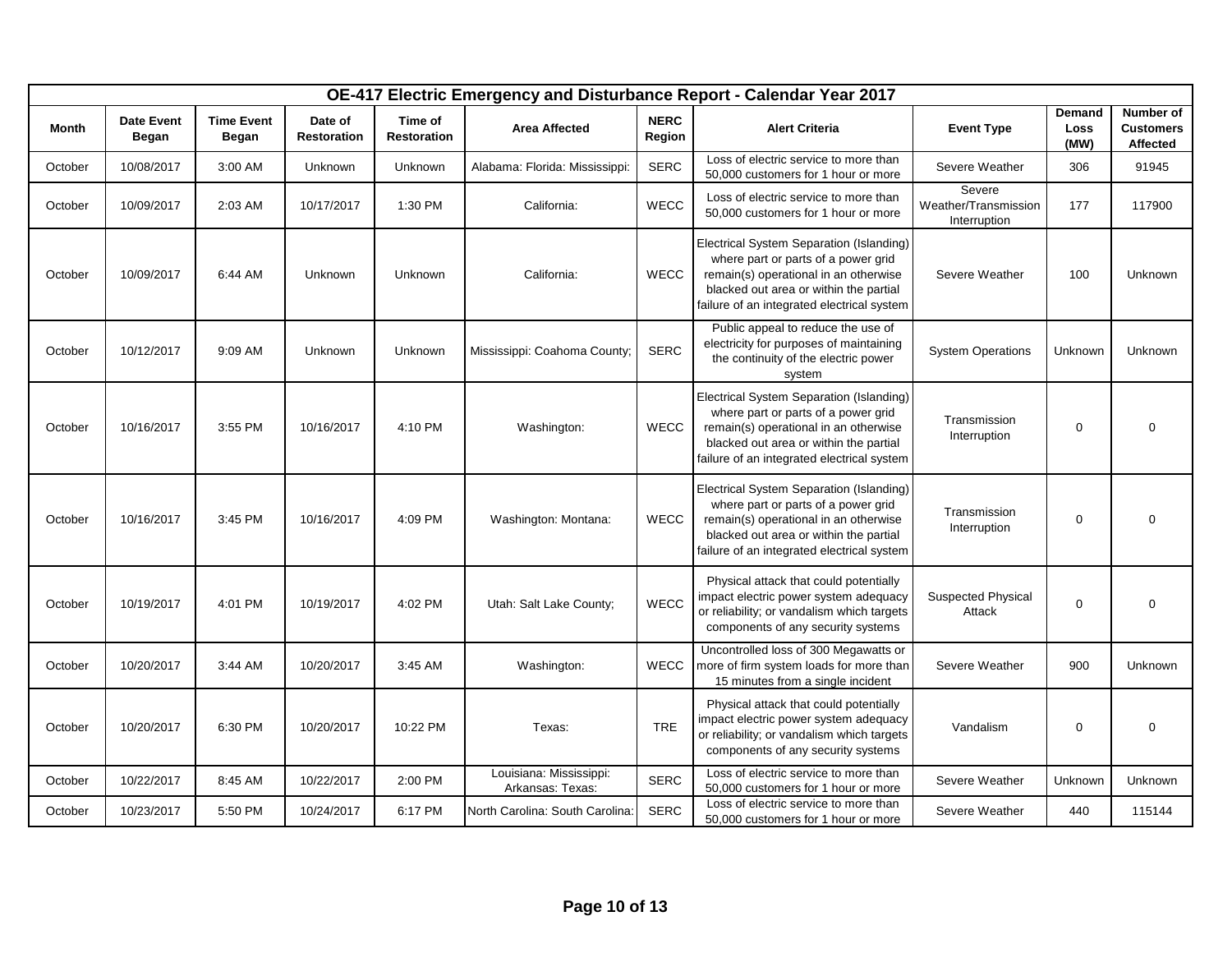|          | OE-417 Electric Emergency and Disturbance Report - Calendar Year 2017 |                                   |                               |                               |                                                                                                                 |                       |                                                                                                                                                                                                                  |                               |                               |                                           |  |
|----------|-----------------------------------------------------------------------|-----------------------------------|-------------------------------|-------------------------------|-----------------------------------------------------------------------------------------------------------------|-----------------------|------------------------------------------------------------------------------------------------------------------------------------------------------------------------------------------------------------------|-------------------------------|-------------------------------|-------------------------------------------|--|
| Month    | <b>Date Event</b><br>Began                                            | <b>Time Event</b><br><b>Began</b> | Date of<br><b>Restoration</b> | Time of<br><b>Restoration</b> | <b>Area Affected</b>                                                                                            | <b>NERC</b><br>Region | <b>Alert Criteria</b>                                                                                                                                                                                            | <b>Event Type</b>             | <b>Demand</b><br>Loss<br>(MW) | Number of<br><b>Customers</b><br>Affected |  |
| October  | 10/25/2017                                                            | 12:00 PM                          | 10/25/2017                    | 4:00 PM                       | California:                                                                                                     | WECC                  | Cyber event that could potentially<br>impact electric power system adequacy<br>or reliability                                                                                                                    | <b>Suspicious Activity</b>    | Unknown                       | Unknown                                   |  |
| October  | 10/26/2017                                                            | 5:50 PM                           | Unknown                       | Unknown                       | Montana: Big Horn County;                                                                                       | WECC                  | Physical attack that could potentially<br>impact electric power system adequacy<br>or reliability; or vandalism which targets<br>components of any security systems                                              | <b>Actual Physical Attack</b> | $\mathbf 0$                   | 0                                         |  |
| October  | 10/26/2017                                                            | 8:17 AM                           | 10/26/2017                    | 8:41 AM                       | Washington: Whatcom County;<br>Montana:                                                                         | WECC                  | Electrical System Separation (Islanding)<br>where part or parts of a power grid<br>remain(s) operational in an otherwise<br>blacked out area or within the partial<br>failure of an integrated electrical system | Transmission<br>Interruption  | $\mathbf 0$                   | $\mathbf 0$                               |  |
| October  | 10/26/2017                                                            | 8:17 AM                           | 10/26/2017                    | 8:41 AM                       | Washington: Clark County;                                                                                       | <b>WECC</b>           | Electrical System Separation (Islanding)<br>where part or parts of a power grid<br>remain(s) operational in an otherwise<br>blacked out area or within the partial<br>failure of an integrated electrical system | Transmission<br>Interruption  | $\mathbf 0$                   | $\mathbf 0$                               |  |
| October  | 10/29/2017                                                            | 11:40 PM                          | 11/01/2017                    | 6:08 PM                       | Connecticut: Massachusetts:<br>New Hampshire: Maine: Rhode<br>Island: Vermont:                                  | <b>NPCC</b>           | Loss of electric service to more than<br>50,000 customers for 1 hour or more                                                                                                                                     | Severe Weather                | Unknown                       | 310453                                    |  |
| November | 11/01/2017                                                            | 3:40 PM                           | 11/01/2017                    | 10:00 PM                      | Kentucky: Daviess County;                                                                                       | <b>SERC</b>           | Public appeal to reduce the use of<br>electricity for purposes of maintaining<br>the continuity of the electric power<br>system                                                                                  | Generation Inadequacy         | $\mathbf 0$                   | 0                                         |  |
| November | 11/05/2017                                                            | 7:35 PM                           | 11/05/2017                    | 11:09 PM                      | Ohio:                                                                                                           | <b>RF</b>             | Loss of electric service to more than<br>50,000 customers for 1 hour or more                                                                                                                                     | Severe Weather                | Unknown                       | 89216                                     |  |
| November | 11/07/2017                                                            | 12:29 PM                          | Unknown                       | Unknown                       | Louisiana:                                                                                                      | <b>SERC</b>           | Physical attack that could potentially<br>impact electric power system adequacy<br>or reliability; or vandalism which targets<br>components of any security systems                                              | <b>Suspicious Activity</b>    | $\boldsymbol{0}$              | 0                                         |  |
| November | 11/09/2017                                                            | 8:45 AM                           | 11/09/2017                    | 2:00 PM                       | Colorado: Weld County;                                                                                          | <b>WECC</b>           | Cyber event that could potentially<br>impact electric power system adequacy<br>or reliability                                                                                                                    | <b>System Operations</b>      | $\mathbf 0$                   | 0                                         |  |
| November | 11/13/2017                                                            | 4:33 PM                           | 11/16/2017                    | 6:00 AM                       | Washington: King County;                                                                                        | WECC                  | Loss of electric service to more than<br>50,000 customers for 1 hour or more                                                                                                                                     | Severe Weather                | 85                            | 68430                                     |  |
| November | 11/13/2017                                                            | 2:00 AM                           | 11/15/2017                    | 8:17 AM                       | Washington: Island County,<br>King County, Kitsap County,<br>Thurston County, Skagit<br>County, Whatcom County; | WECC                  | Loss of electric service to more than<br>50,000 customers for 1 hour or more                                                                                                                                     | Severe Weather                | Unknown                       | 236100                                    |  |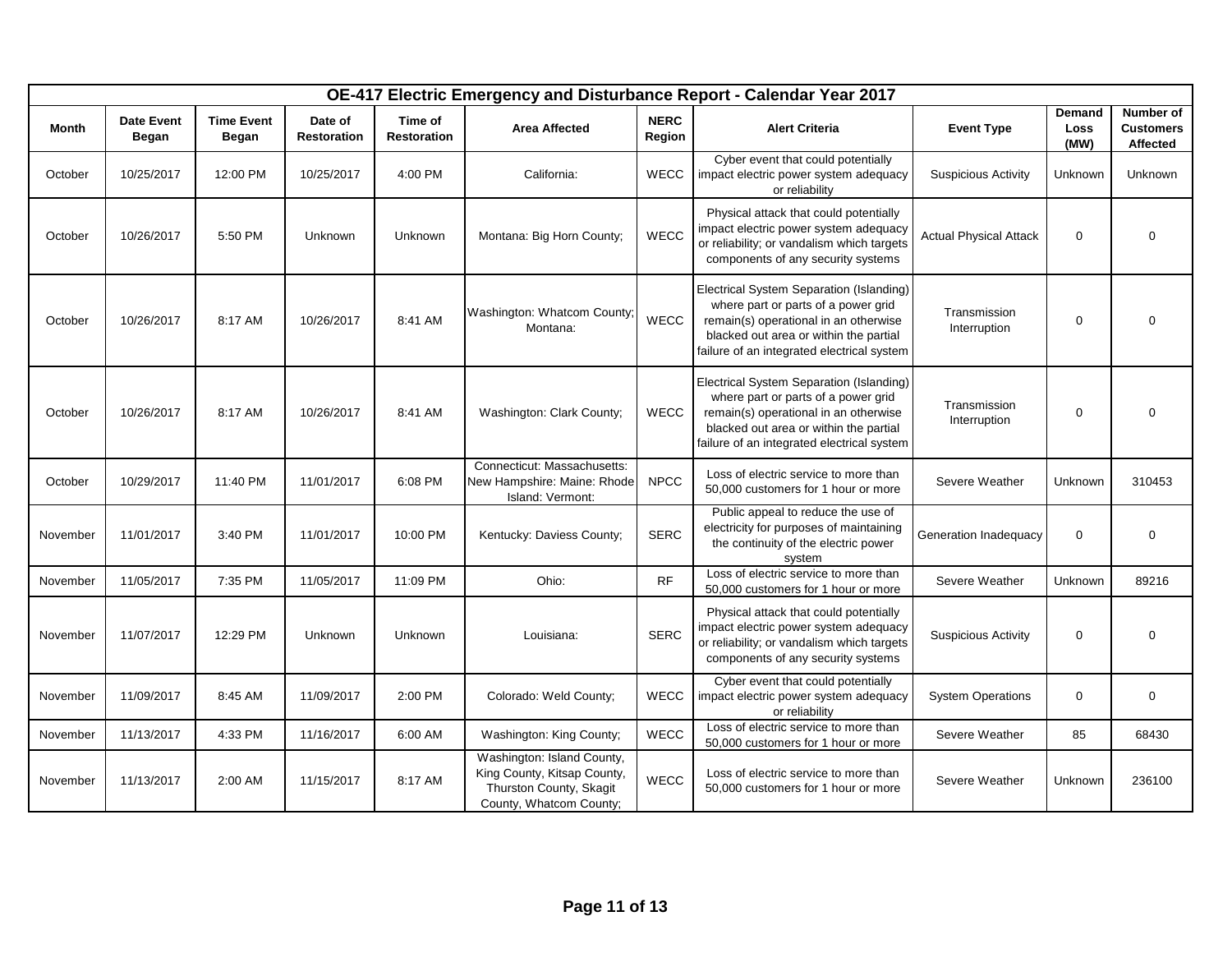|              |                                   |                                   |                               |                               |                                                                                  |                       | OE-417 Electric Emergency and Disturbance Report - Calendar Year 2017                                                                                               |                                                |                                      |                                           |
|--------------|-----------------------------------|-----------------------------------|-------------------------------|-------------------------------|----------------------------------------------------------------------------------|-----------------------|---------------------------------------------------------------------------------------------------------------------------------------------------------------------|------------------------------------------------|--------------------------------------|-------------------------------------------|
| <b>Month</b> | <b>Date Event</b><br><b>Began</b> | <b>Time Event</b><br><b>Began</b> | Date of<br><b>Restoration</b> | Time of<br><b>Restoration</b> | <b>Area Affected</b>                                                             | <b>NERC</b><br>Region | <b>Alert Criteria</b>                                                                                                                                               | <b>Event Type</b>                              | <b>Demand</b><br><b>Loss</b><br>(MW) | Number of<br><b>Customers</b><br>Affected |
| November     | 11/16/2017                        | 3:05 PM                           | 11/16/2017                    | 3:06 PM                       | Oregon: Tillamook County;                                                        | WECC                  | Physical attack that could potentially<br>impact electric power system adequacy<br>or reliability; or vandalism which targets<br>components of any security systems | Vandalism                                      | $\mathbf 0$                          | $\Omega$                                  |
| November     | 11/24/2017                        | 5:06 PM                           | 11/26/2017                    | 5:22 PM                       | Nevada: Clark County;                                                            | <b>WECC</b>           | Physical attack that could potentially<br>impact electric power system adequacy<br>or reliability; or vandalism which targets<br>components of any security systems | Vandalism                                      | $\mathbf 0$                          | $\mathbf 0$                               |
| December     | 12/04/2017                        | 9:53 PM                           | Unknown                       | <b>Unknown</b>                | California:                                                                      | <b>WECC</b>           | Uncontrolled loss of 300 Megawatts or<br>more of firm system loads for more than<br>15 minutes from a single incident                                               | Severe<br>Weather/Transmission<br>Interruption | 540                                  | 263000                                    |
| December     | 12/05/2017                        | 6:30 AM                           | 12/06/2017                    | 10:00 AM                      | Michigan: Oscoda County,<br>Isabella County, Roscommon<br>County, Ogemaw County; | <b>RF</b>             | Loss of electric service to more than<br>50,000 customers for 1 hour or more                                                                                        | Severe Weather                                 | Unknown                              | 117500                                    |
| December     | 12/05/2017                        | 6:50 AM                           | 12/05/2017                    | 9:00 AM                       | Louisiana:                                                                       | <b>SERC</b>           | Physical attack that could potentially<br>impact electric power system adequacy<br>or reliability; or vandalism which targets<br>components of any security systems | Vandalism                                      | 0                                    | $\Omega$                                  |
| December     | 12/07/2017                        | 8:00 PM                           | 12/08/2017                    | 5:00 PM                       | Texas: Bexar County;                                                             | <b>TRE</b>            | Loss of electric service to more than<br>50,000 customers for 1 hour or more                                                                                        | Severe Weather                                 | Unknown                              | 88000                                     |
| December     | 12/08/2017                        | 9:30 AM                           | 12/08/2017                    | 10:30 PM                      | Louisiana: Mississippi:                                                          | <b>SERC</b>           | Loss of electric service to more than<br>50,000 customers for 1 hour or more                                                                                        | Severe Weather                                 | Unknown                              | 79000                                     |
| December     | 12/08/2017                        | 10:00 AM                          | 12/10/2017                    | 8:50 PM                       | Alabama: Georgia: Mississippi:                                                   | <b>SERC</b>           | Loss of electric service to more than<br>50,000 customers for 1 hour or more                                                                                        | Severe Weather                                 | 865                                  | 301872                                    |
| December     | 12/10/2017                        | 1:25 AM                           | 12/10/2017                    | 2:30 AM                       | California: Ventura County,<br>Santa Barbara County;                             | WECC                  | Loss of electric service to more than<br>50,000 customers for 1 hour or more                                                                                        | Severe<br>Weather/Transmission<br>Interruption | 110                                  | 51323                                     |
| December     | 12/12/2017                        | 2:22 AM                           | 12/12/2017                    | 2:25 AM                       | New York: Saratoga County;                                                       | <b>NPCC</b>           | Physical attack that could potentially<br>impact electric power system adequacy<br>or reliability; or vandalism which targets<br>components of any security systems | <b>Actual Physical Attack</b>                  | 3                                    | 1208                                      |
| December     | 12/13/2017                        | 9:55 AM                           | 12/13/2017                    | 2:45 PM                       | New York: Suffolk County;                                                        | <b>NPCC</b>           | Fuel supply emergencies that could<br>impact electric power system adequacy<br>or reliability                                                                       | <b>Fuel Supply Deficiency</b>                  | $\mathbf 0$                          | $\mathbf 0$                               |
| December     | 12/13/2017                        | 8:50 AM                           | Unknown                       | Unknown                       | Connecticut: New Haven<br>County[13];                                            | <b>NPCC</b>           | Physical attack that could potentially<br>impact electric power system adequacy<br>or reliability; or vandalism which targets<br>components of any security systems | <b>Suspicious Activity</b>                     | $\mathbf 0$                          | $\mathbf 0$                               |